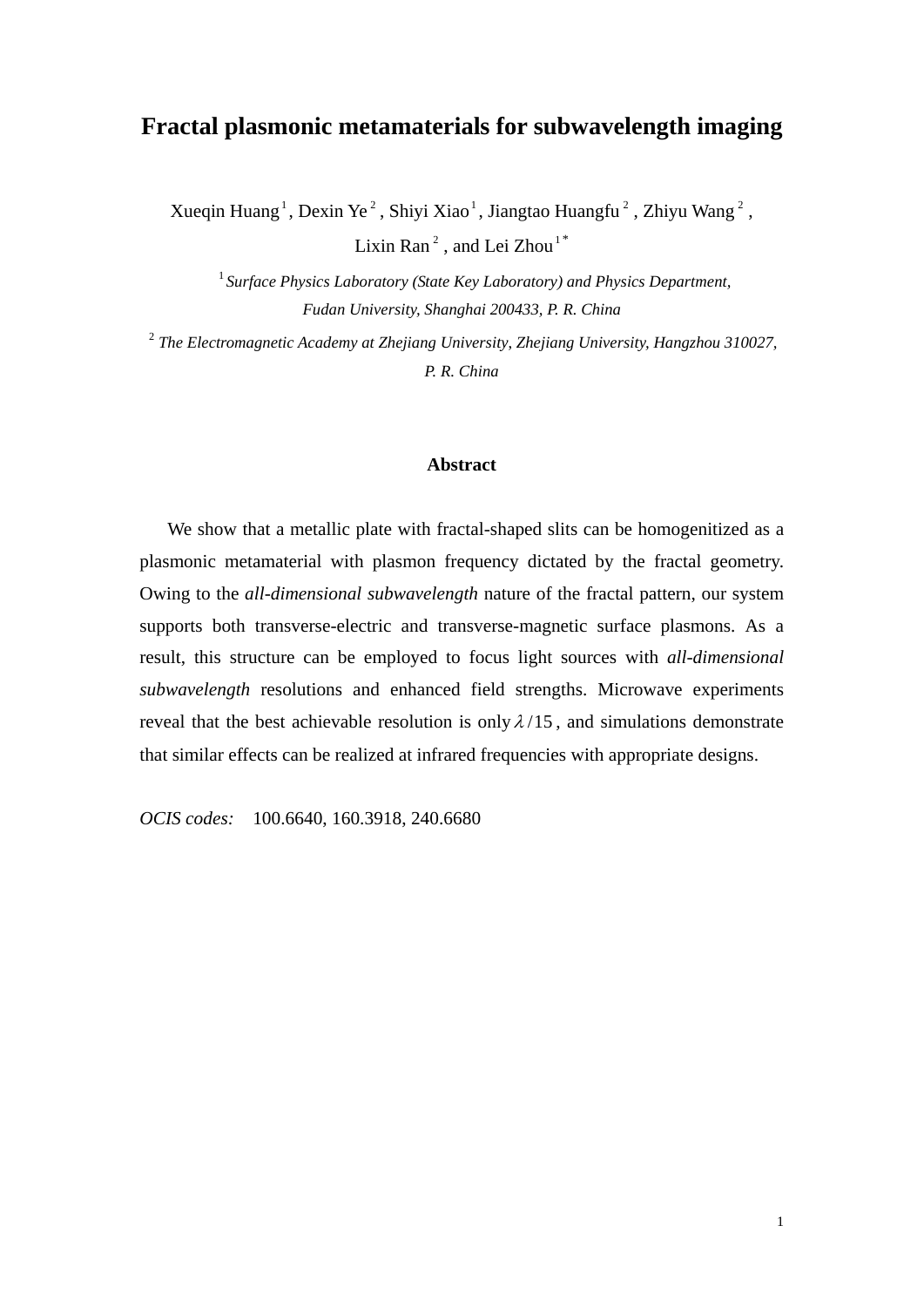Surface plasmon polaritons (SPPs) are elementary electromagnetic (EM) excitations bounded at metal/dielectric interfaces, and attracted considerable attention recently [1]. For a natural material, its plasmon frequency  $(\omega_p)$  is fixed by the electron density, so that many SPP-based applications only work at a single frequency. Recently, people showed that Bragg scatterings can modulate the SPPs significantly, and found high optical transmissions in a silver film drilled with periodic holes [2-3]. However, the Bragg mechanism can only fold the SPP bands into the first Brillouin zone, but can not change the  $\omega_p$  of a material. In 2004, Pendry *et al.* demonstrated that a metallic plate with periodic square holes can mimic a plasmonic material in terms of SPP properties, with effective  $\omega_p$  being the waveguide cut-off frequency of the hole [4-5]. This opens up a way to design artificial plasmonic metamaterials at any desired frequencies. However, to make the idea work, one has to fill the holes with *high-index materials* [4-5] which is not easy to realize in practice, particularly at higher frequencies. Very recently, Shin *et al.* [6] showed that high-index insertion is not necessary if the square holes are replaced by closely packed narrow rectangle holes with cross sections  $b_x \times b_y$  ( $b_x \ll b_y$ ). Indeed, such a hole has a cut-off wavelength  $\lambda = 2b$ , much longer than the periodicity along *x* direction ( $\sim b_x$  since the holes are closely packed) [6]. However, since such holes are subwavelength *only* along *one* direction, we will show that the generated SPPs on such structures *only* have transverse-magnetic (TM) polarization travelling along *one* (*x*) direction. This limitation restricts the applications of such structures in many cases.

Here, we demonstrate that a metallic plate drilled with fractal-shaped slits exhibits SPPs with  $\omega_p$  dictated by the fractal geometry. Without using high-index insertions [4-5] and distinct from the narrow rectangle hole case [6], here the fractal pattern is *subwavelength along all dimensions* at resonance. Therefore, we found such a system can be homogenitized as a plasmonic metamaterial to support TM and transverse-electric (TE) polarized SPPs *simultaneously*. We further show by both experiments and finite-difference-time-domain (FDTD) simulations that our structure works as a *super* lens to focus light sources with *all dimensional subwavelength* resolutions (best achievable resolution  $\sim \lambda/15$ ), with physical mechanism different from other lenses discussed previously [7-8].

Figure 1 schematically shows our structure — a  $0.5 \mu m$ -thick silver film caved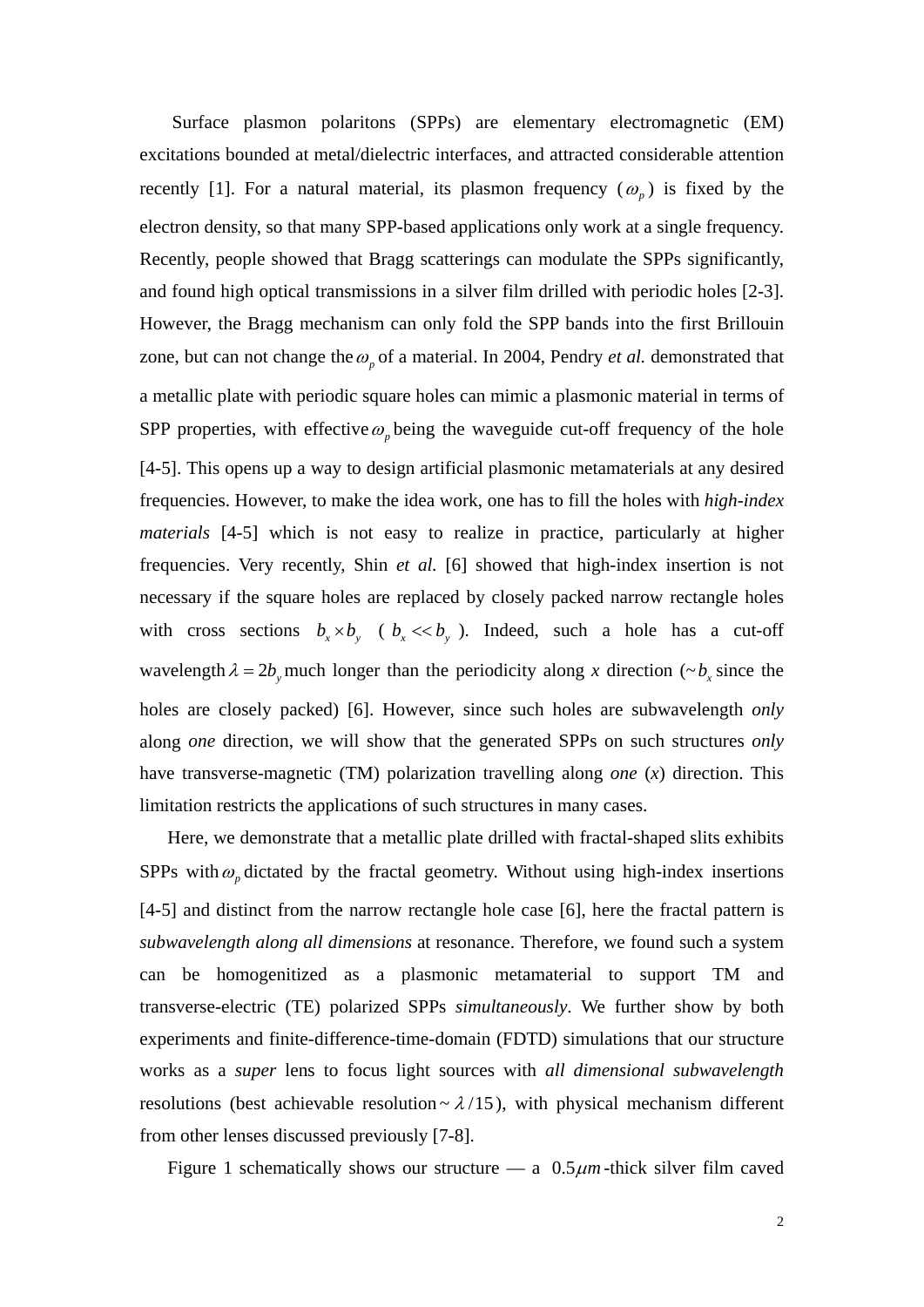with 4-level fractal slits arranged periodically with a lattice constant  $a = 1 \mu m$ . We performed FDTD simulations [9] with dispersive  $\varepsilon_{Ag}$  given by [10] to calculate the SPP band structure of the designed system. Since this system shows no *x-y* symmetry, we depicted in Fig. 2(a) and (b) the SPP bands along  $\Gamma \rightarrow X$  and  $\Gamma \rightarrow X'$ directions, respectively, with  $X = [\pi/a, 0, 0]$ ,  $X' = [0, \pi/a, 0]$ . In each panel, we found two frequencies ( $f_{p_1} = 41THz$ ,  $f_{p_2} = 78.7 THz$ ). We employed the attenuated total two SPP bands well below the light lines (solid pink line), which bend drastically at reflection technique to identify the polarization properties of the SPP bands. With  $k<sub>x</sub>$ fixed as  $\pi/a$  , we shine evanescent waves with different polarizations on the structure, and depicted in Fig. 2(c) the transmission spectra for  $\vec{E} \parallel \hat{x}$  (red circles) and  $\vec{E} \parallel \hat{y}$  (blue line) polarizations. By comparing Fig. 2(a) with 2(c), we found that the lower SPP band in Fig. 2(a) is apparently TM-like, since a TM-polarized evanescent wave can excite this mode but a TE one cannot. Similarly, we identified the polarizations of all SPP bands and then labeled them correspondingly on the figure. This is intriguing at first sight, since a complex structure at resonance usually exhibits complicated local field distribution, making it difficult to identify the eigenmode polarizations. We can understand this point in the spirit of "metamaterial". As the probing wavelength is much longer than the unit-cell size, one can perform field average to homogenitize the complex structure as an effective medium. Thanks to the high symmetry of the fractal geometry, the averaged field exhibits well-defined polarization characteristic so that identifying the SPP mode polarization is possible.

 The crucial advantage of our structure is clear. Whereas a flat Ag film supports only TM polarized SPP [11], our system supports *simultaneously* TM and TE polarized SPPs related to each resonance. We also studied a metal plate with narrow rectangular holes [6], and depicted its SPP dispersions in the insets to Fig. 2(a)-(b). Indeed, this structure exhibits a SPP band even without high-index insertions. However, in sharp contrast to our case, such a system supports only a single TM-like SPP band traveling along *x* direction [Fig. 2(a)]. This is because the rectangle shape is subwavelength along only one (*x*) direction, and therefore, the SPP band along *y* direction can *not* be formed since the subwavelength condition is not satisfied [4-5]. In contrast, our fractal pattern is *subwavelength* along *all directions* and possesses *multiple* resonances, so that for each resonance, SPP bands along both *x* and *y*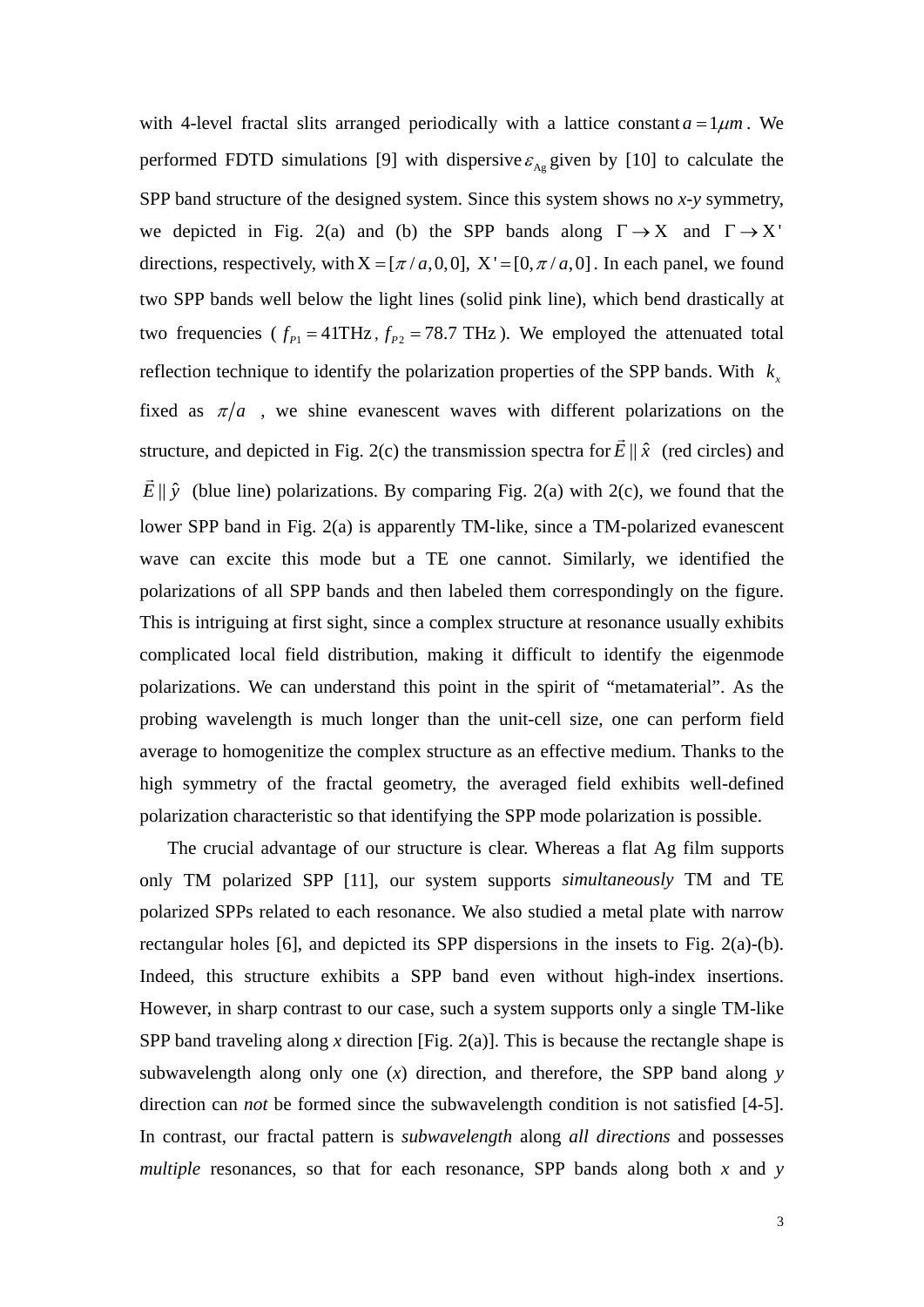directions can be formed (see Fig. 2). FDTD simulations show that the plasmon frequencies can be changed via adjusting the fractal geometry and scaling the unit cell size [12]. Therefore, we can in principle design a plasmoinc metamaterial at any desired frequency.

One can employ our structures to realize many SPP-based applications. It was shown both theoretically [13] and experimentally [14] that a silver film works as a lens to focus near field light sources with subwavelength resolutions. However, such a *super* lens does not function at a frequency other than silver's natural SPP frequency, and since silver only supports TM-polarized SPPs, the source has to be carefully designed to emit *p* waves only [14]. In what follows, we show that our structures can collect both *s* and *p* waves emitted from a source to form an *all-dimensional subwavelength* image [15].

We first performed microwave experiments to demonstrate this idea. We designed a plasmonic metamaterial [picture given in Fig. 3(a)] with unit-cell shown schematically in the right panel of Fig. 3(a). The structure slightly differs from an ideal fractal after optimizations. We then fabricated a series of samples with different thicknesses *H*. In our imaging experiments, we put a dipole antenna on the source plane 1mm above the lenses, and place a receiver dipole antenna on an image plane 1mm below the lenses to measure the field distributions of the images [16]. Both antennas are polarized along the *y* direction, connected to a vector network analyzer (Agilent 8722ES), and working at  $f = 2.52 \text{GHz}$  coinciding with the plasmon frequency of the designed lenses for *y* polarization [15]. When the source antenna is put at the unit-cell center, the images formed by two lenses with thicknesses  $H = 31.5$ mm,  $H = 63$ mm are depicted in Fig. 3(b) and (c) as open circles, which are in excellent agreements with the corresponding FDTD simulations (solid lines) [17]. Both measurements and FDTD results show that the images focused by our lenses are only ~8mm wide, which are  $\sim \lambda/15$  recalling  $\lambda \approx 119$ mm. In contrast, the images formed without lenses (solid squares) do *not* show any subwavelength resolutions at all. In addition, the field strength is enhanced when a lens is added. The subwavelength resolution and enhanced field strength are two important characteristics of the SPP [1]. Since our lens is not laterally homogeneous, we also performed experiments and FDTD simulations to test the position dependence of the imaging quality, and found that the overall resolution is bounded by the periodicity *a*,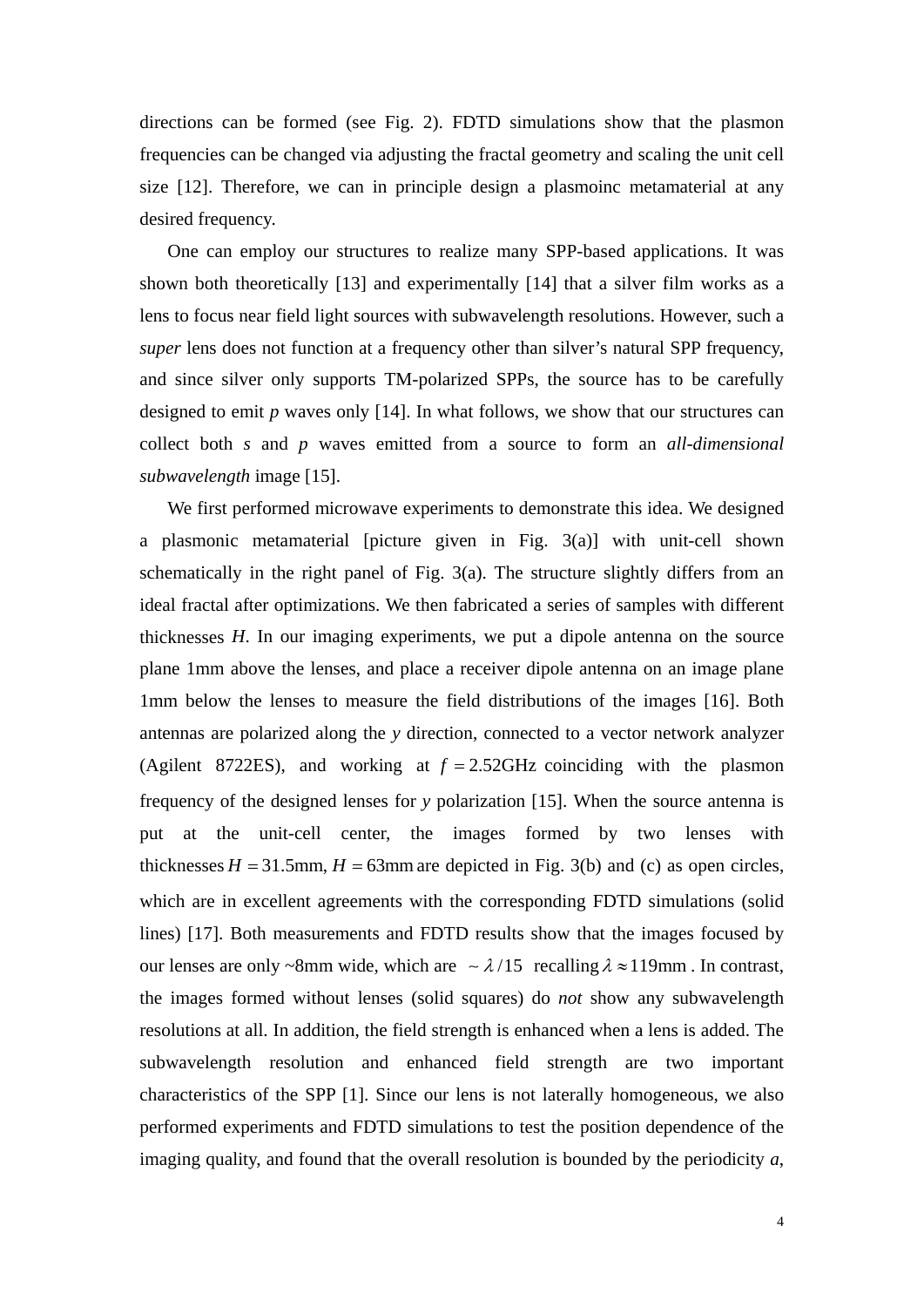which is  $\sim \lambda/7$  in the present case [12].

Similar effects can be realized at infrared frequencies using the fractal structure designed for Fig. 2. As a comparison, we also adopted the rectangle-hole structure (same as that for Fig. 2) as a lens to focus light sources. We considered two types of source, i.e., two *x*-polarized dipoles working at 41 THz separated by  $1 \mu m$  either in *x* direction (case 1) or in *y* direction (case 2). For these two cases, we show the FDTD calculated images formed without any lenses in Fig. 4(a) and 4(d), those with a  $0.5 \mu m$ -thick rectangle-hole structure lens in Fig. 4(b) and 4(e), and those with our fractal structure lens in Fig.  $4(c)$  and  $4(f)$ , correspondingly. Here, the source (image) plane is  $0.1 \mu$ m above (below) the lens [see the right panel in Fig. 1]. Since the sources are located within a subwavelength region, two sources cannot be clearly distinguished without the lens [Fig. 4(a) and 4(d)]. With the rectangle-hole structure lens, case 1 can be distinguished [Fig. 4(b)] but the resolution along *y* direction is not subwavelength. More seriously, this lens cannot distinguish case 2 at all [Fig. 4(e)]. These are all caused by the fact that this structure does not support TE-polarized SPPs (see Fig. 2). With our lens, however, two sources are clearly distinguishable in both cases, and the formed images are *subwavelength along all directions*, with much enhanced field strength (see the E-field scales in Fig. 4).

To explore the underlying physics, we assume the source taking a simple form  $\vec{J}(\vec{r},t) = \hat{x}P_0\delta(\vec{r})e^{-i\omega t}$ , and calculate the EM fields by a Green's function method [18]. We find the fields on the image plane as

$$
E_x(x, y) = -\frac{i\mu_0 P_0}{8\pi^2} \int \frac{e^{ik_{\parallel}(x\cos\phi + y\sin\phi)}e^{-ik_z d}}{k_z} \left[ T^{TE}(k_{\parallel})\sin^2\phi + \frac{k_z^2}{k_0^2} T^{TM}(k_{\parallel})\cos^2\phi \right] k_{\parallel} dk_{\parallel} d\phi \tag{1}
$$

where  $k_z = \sqrt{k_0^2 - k_\parallel^2}$  with  $k_0 = \omega/c$ , *d* is the source-image distance, and  $T^{TE}(k_\parallel)$  and are the transmission coefficients for TE and TM waves with  $k = k_z \hat{z} + k_{\parallel}$ . To get an *all-dimensional subwavelength* resolution, we need to collect the evanescent components (with  $k_{\parallel} > k_0$ ) for both TE and TM polarizations. Fortunately, our lens possesses flat SPP bands right at this frequency [see Fig. 2(a)-(b)] for both TE and TM polarizations, so that those evanescent components with  $k_0 < k_{\parallel} < G$  can be transmitted across the lens, aided by such SPPs. The maximum *k* vector of the SPP band G sets a natural resolution limit, so that the highest resolution obtained by our  $T^{TM}(k_{\parallel})$  are the transmission coefficients for TE and TM waves with  $\vec{k} = k_z \hat{z} + \vec{k}$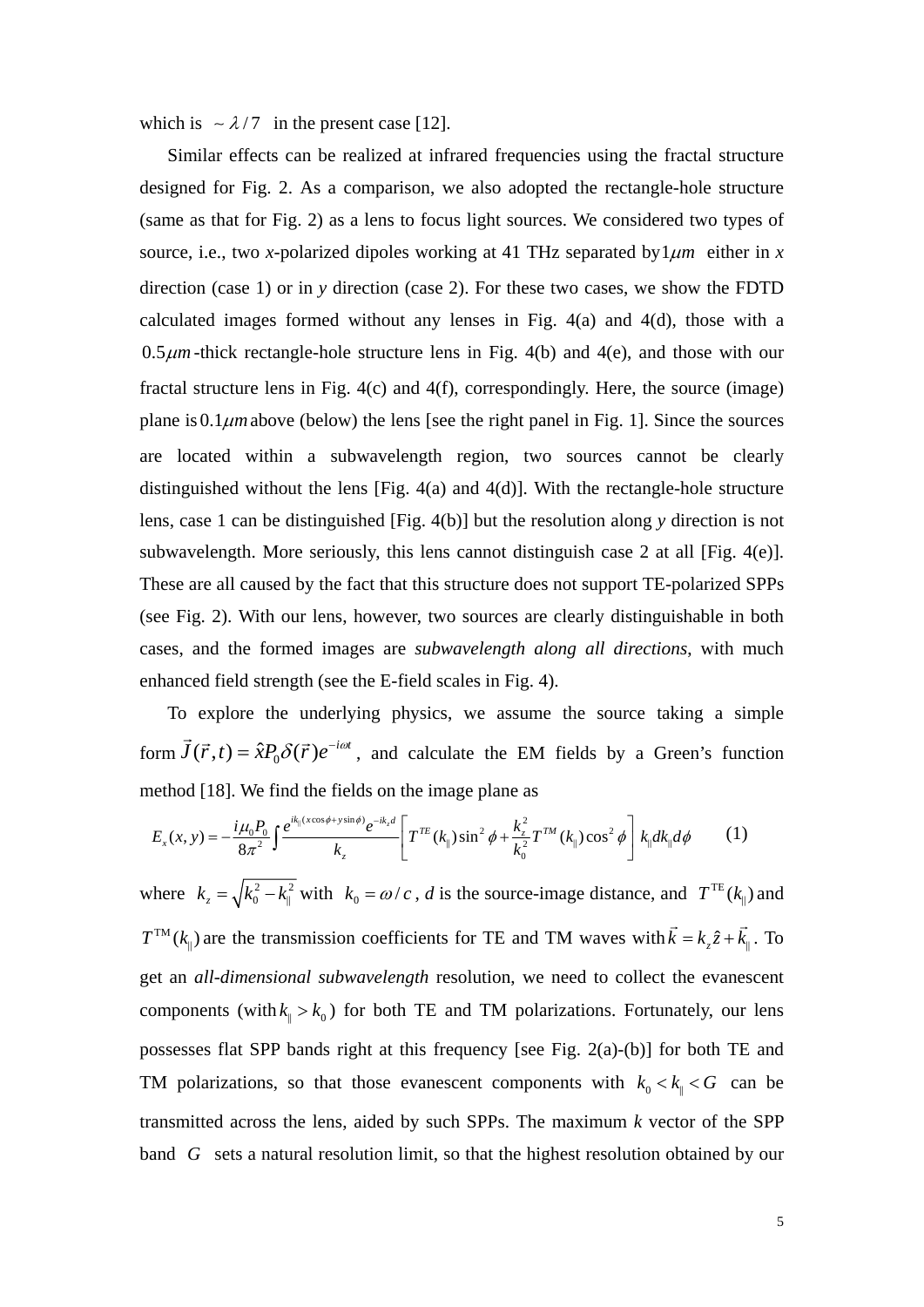plasmonic lens is *a*, which is much less than the working wavelength.

Our mechanism is different from many others [7-8]. In the mechanisms described in Refs. [7] and [8], the operation frequencies depend the lens thickness. In contrast, our working frequency is *independent* of the lens thickness, demonstrated both experimentally and theoretically in Fig. 3. Such a unique property makes our structure a good candidate for far field imaging.

 In short, we showed that a metal plate with fractal-shaped holes can be homogenitized as a plamonic metamaterial to support SPPs in both TE and TM polarizations, without using high-index insertions. We demonstrated that it can focus light sources with *all dimensional subwavelength* resolutions at any desired frequency with careful designs. We thank C. T. Chan, M. Qiu and N. Fang for many stimulating discussions. This work was supported by the China-973 Program (2004CB719800), the NSFC (60725417, 60531020, 60671003, 60701007), NCET-07-0750 and PCSIRT.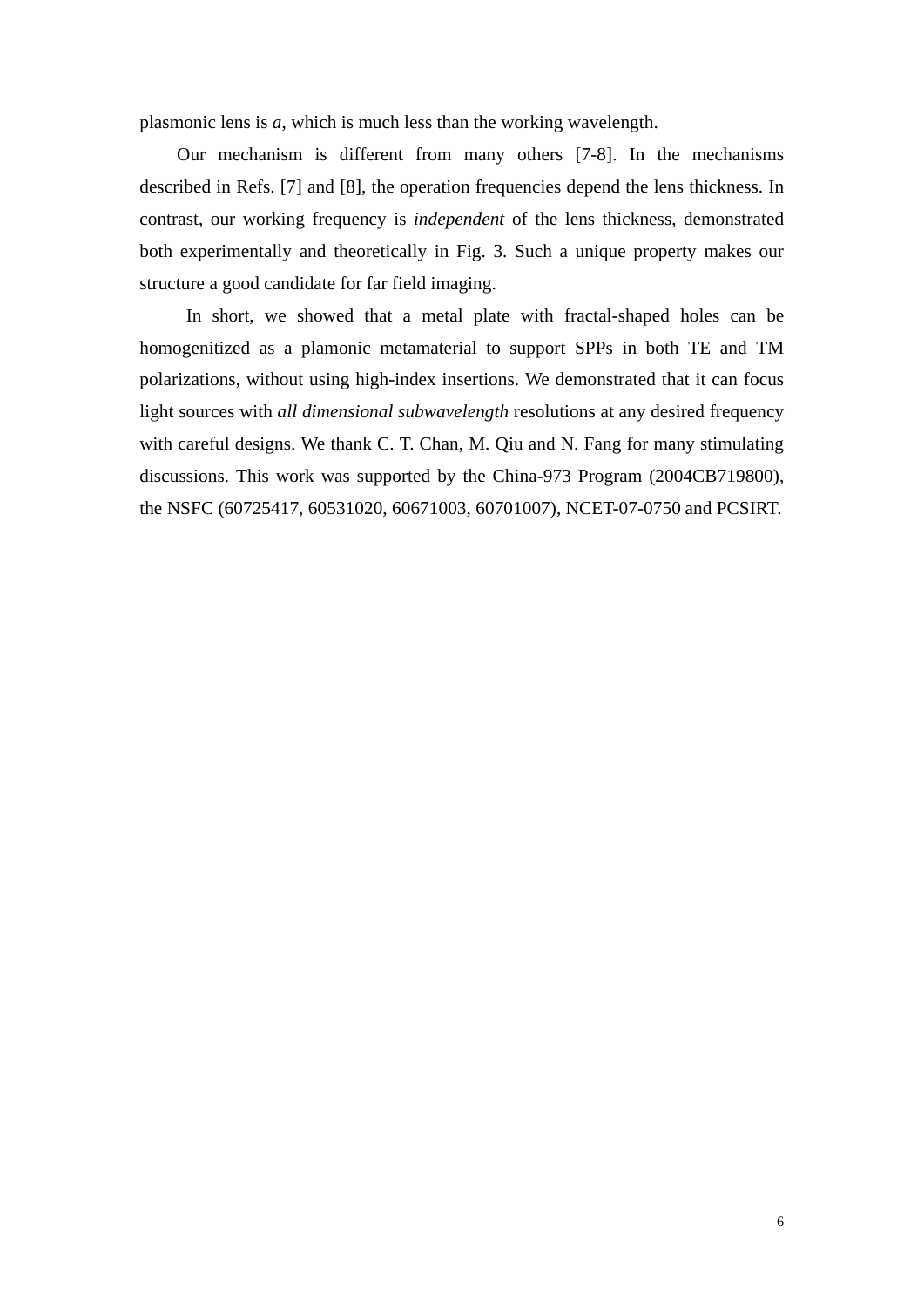## **References (with paper titles):**

\* Corresponding author. E-mail: [phzhou@fudan.edu.cn](mailto:phzhou@fudan.edu.cn)

[1] W. L. Barnes, A. Dereux, T. W. Ebbesen, "Surface plasmon subwavelength optics," Nature **424**, 824 (2003).

[2] T. W. Ebbesen *et al*., "Extraordinary optical transmission through sub-wavelength hole arrays," Nature **391**, 667 (1998).

[3] H. J. Lezec *et. al*. "Beaming light from a subwavelength aperture," Science **297**, 820 (2002).

[4] F. J. Garcia-Vidal *et al.*, "Surfaces with holes in them: new plasmonic metamaterials," J. Opt. A: Pure Appl. Opt. **7**, S97 (2005).

[5] J. B. Pendry, L. Martin-Moreno, F. J. Garcia-Vidal, "Mimicking surface plasmons with structured surfaces," Science **305**, 847 (2004).

[6] Y. Shin, *et al.*, "Evanescent tunneling of an effective surface plasmon excited by convection electrons," Phys. Rev. Lett. **99**, 147402 (2007).

[7] A. Ono, J. Kato, S. Kawata, "Subwavelength optical imaging through a metallic nanorod array," Phys. Rev. Lett. **95**, 267407 (2005).

[8] P. A. Belov, Y. Hao, S. Sudhakaran, "Subwavelength microwave imaging using an array of parallel conducting wires as a lens," Phys. Rev. B **73**, 033108 (2006).

[9] A. Farjadpour *et. al.*, "Improving accuracy by subpixel smoothing in the finite-difference time domain," Opt. Lett. **31**, 2972 (2006).

[10] I. El-Kady *et. al.*, "Metallic photonic crystals at optical wavelengths," Phys. Rev. B **62**, 15299 (2000).

[11] H. Raether, Surface Plasmons (ed. G. Hohler), Springer, Berlin, 1988.

[12] S. Xiao *et al.*, unpublished.

[13] J. B. Pendry, "Negative refraction makes a perfect lens," Phys. Rev. Lett. **85**, 3966 (2000).

[14] N. Fang, H. Lee, C. Sun, and X. Zhang, "Sub-diffraction-limited optical imaging with a silver superlens," Science **308**, 534 (2005).

[15] We note that the imaging functionality of the present lens depends on the electric polarization of the source.

[16] In our experiments, we only measured the one-dimensional field distributions along the line perpendicular to the antenna on the image planes.

[17] CONCERTO 7.0, Vector Fields Limited, England, (2008).

[18] L. Zhou and C. T. Chan, "Relaxation mechanisms in three-dimensional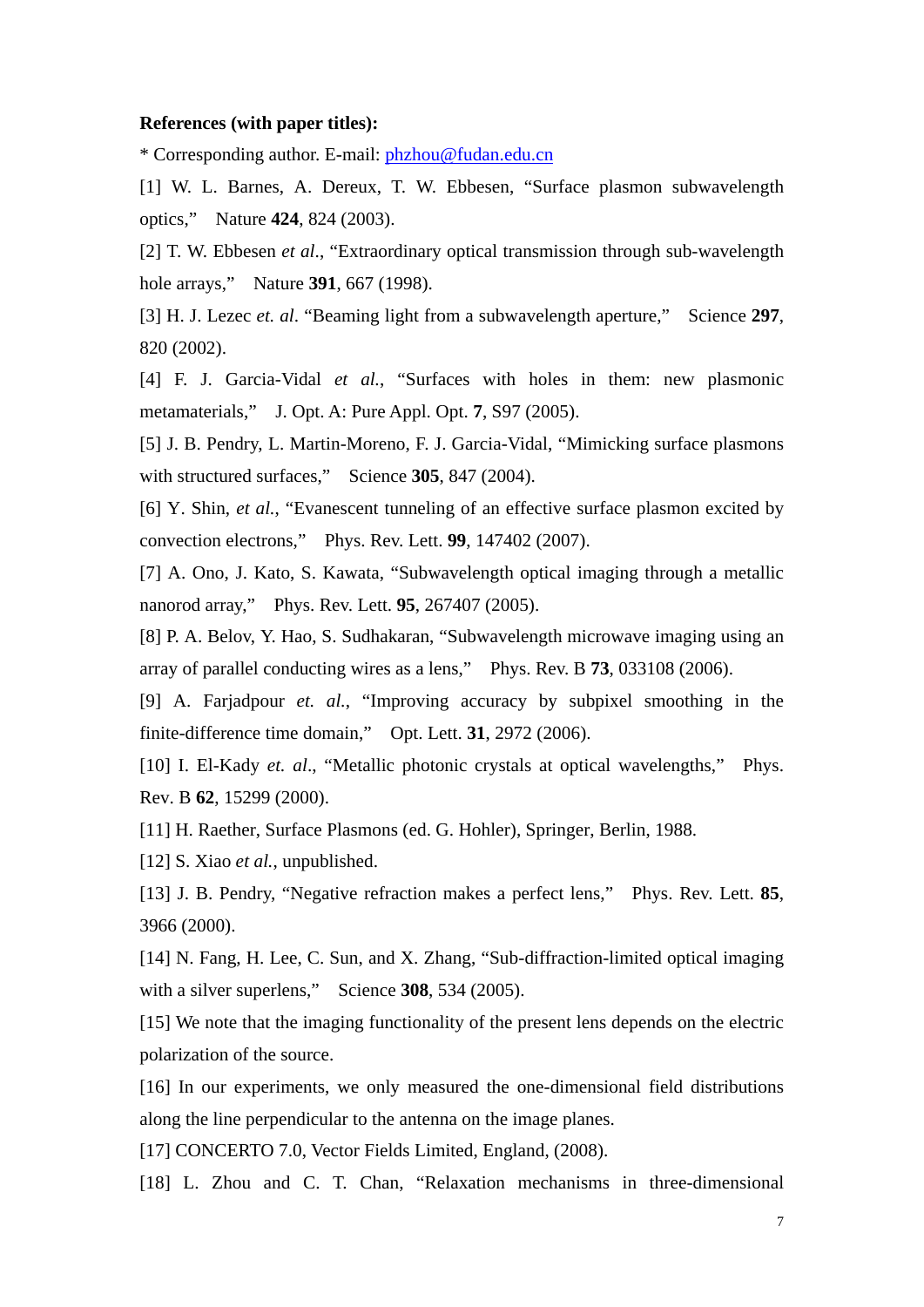metamaterial lens focusing," Opt. Lett. **30**, 1812 (2005).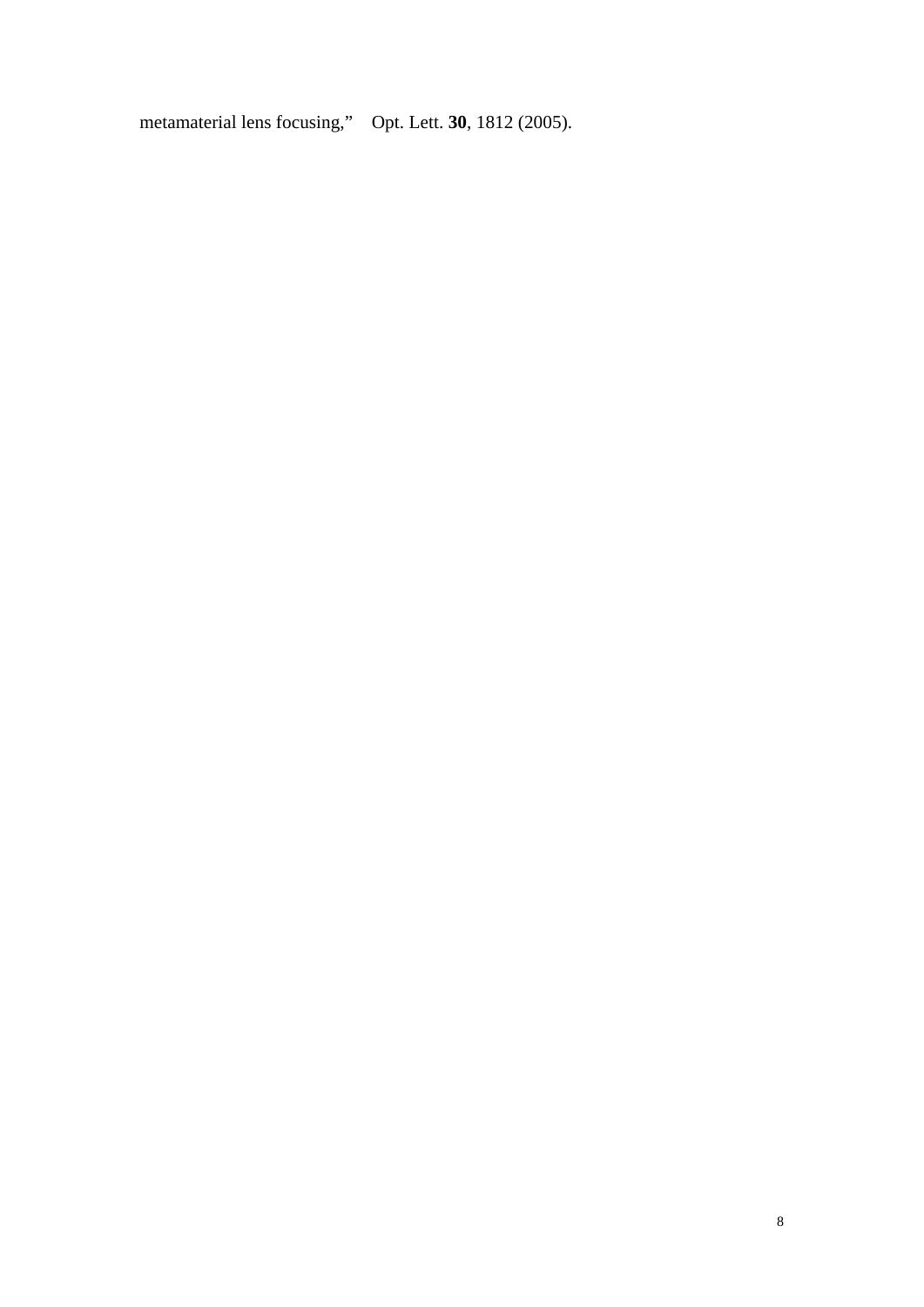## **References (without paper titles):**

\* Corresponding author. E-mail: [phzhou@fudan.edu.cn](mailto:phzhou@fudan.edu.cn)

- [1] W. L. Barnes, A. Dereux, T. W. Ebbesen, Nature **424**, 824 (2003).
- [2] T. W. Ebbesen *et. al*., Nature **391**, 667 (1998).
- [3] H. J. Lezec *et. al*. Science **297**, 820 (2002).
- [4] F. J. Garcia-Vidal *et al.*, J. Opt. A: Pure Appl. Opt. **7**, S97 (2005).
- [5] J. B. Pendry, L. Martin-Moreno, F. J. Garcia-Vidal, Science **305**, 847 (2004).
- [6] Y. Shin, *et al.*, Phys. Rev. Lett. **99**, 147402 (2007).
- [7] A. Ono, J. Kato, S. Kawata, Phys. Rev. Lett. **95**, 267407 (2005).
- [8] P. A. Belov, Y. Hao, S. Sudhakaran, Phys. Rev. B **73**, 033108 (2006).
- [9] A. Farjadpour *et. al.*, Opt. Lett. **31**, 2972 (2006).
- [10] I. El-Kady *et. al*., Phys. Rev. B **62**, 15299 (2000).
- [11] H. Raether, Surface Plasmons (ed. G. Hohler), Springer, Berlin, 1988.
- [12] S. Xiao *et al.*, unpublished.
- [13] J. B. Pendry, Phys. Rev. Lett. **85**, 3966 (2000).
- [14] N. Fang, H. Lee, C. Sun, and X. Zhang, Science **308**, 534 (2005).

[15] We note that the imaging functionality of the present lens depends on the electric polarization of the source.

[16] In our experiments, we only measured the one-dimensional field distributions along the line perpendicular to the antenna on the image planes.

[17] CONCERTO 7.0, Vector Fields Limited, England, (2008).

[18] L. Zhou and C. T. Chan, Opt. Lett. **30**, 1812 (2005).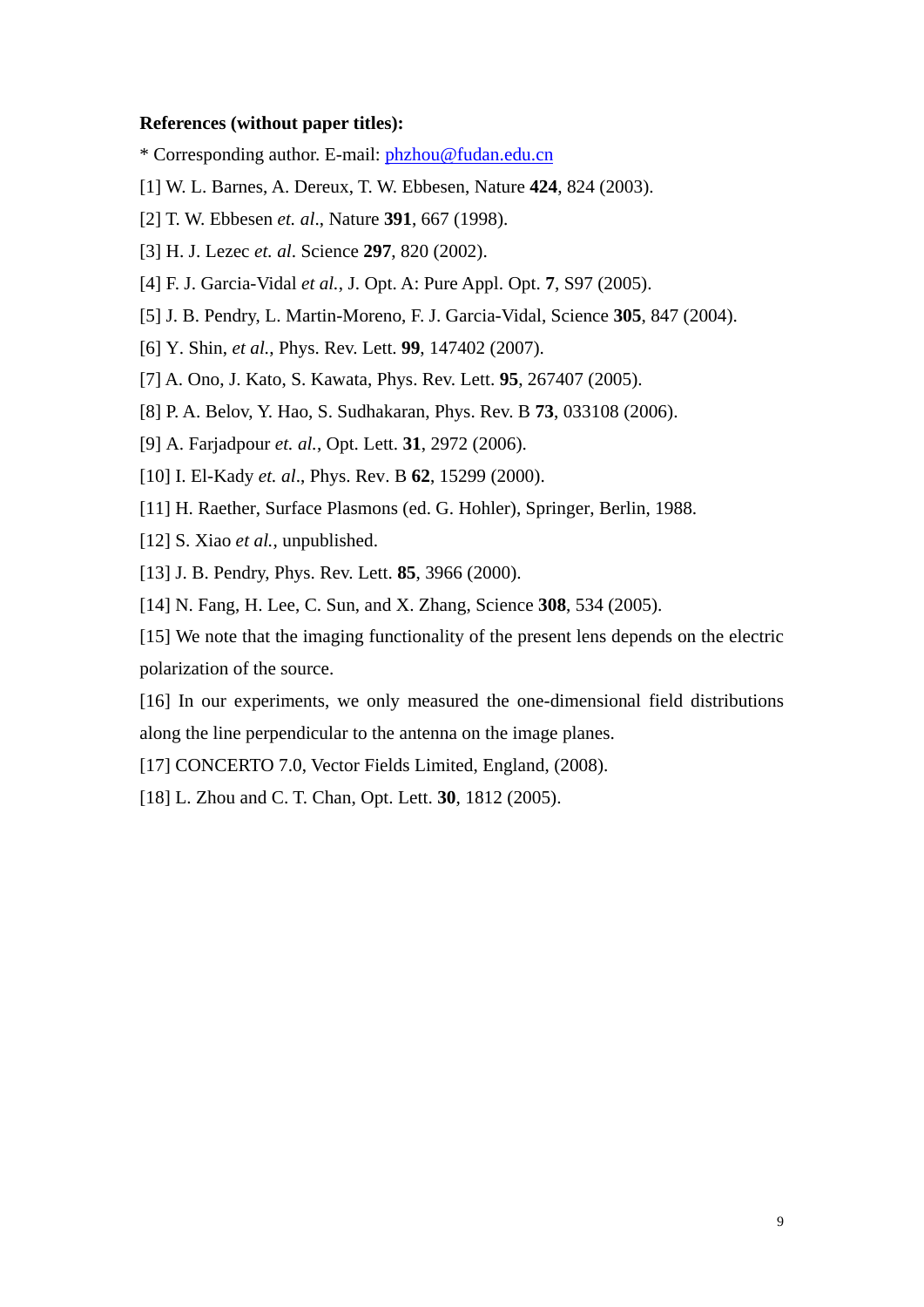

Fig. 1 (Color online) Geometry of the fractal plasmonic metamaterial (MTM). Unit cell strcuture:  $l_1 = l_2 = 0.5 \mu m$ ,  $l_3 = l_4 = 0.25 \mu m$ ,  $w = 0.06 \mu m$ ,  $H = 0.5 \mu m$ .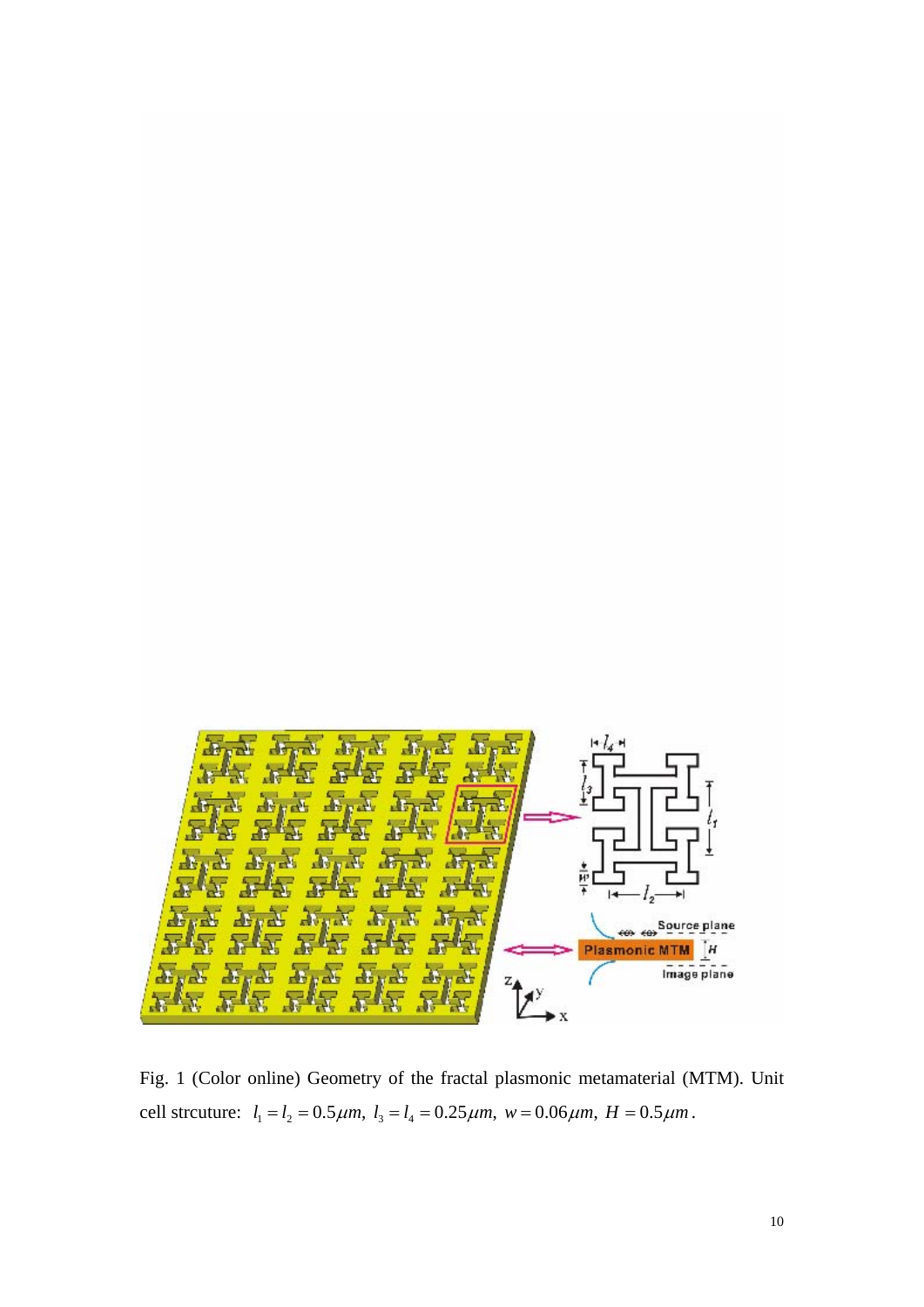

Fig. 2 (Color online) SPP band structrues of the fractal plate calculated by FDTD simulations for (a)  $\Gamma \rightarrow X$  and (b)  $\Gamma \rightarrow X'$  directions; Under the conditions of (c)  $k_x = \pi/a$  and (d)  $k_y = \pi/a$ , FDTD calculated transmission spectra under incident plane evanescent waves with different polarizations. Insets: SPP band structrues of rectangle hole plate calculated by FDTD simulations, with structural details  $d = 1 \mu m$ ,  $s = 4.2d$ ,  $a = 0.3d$ ,  $L = 0.5d$  (see Ref. [6]).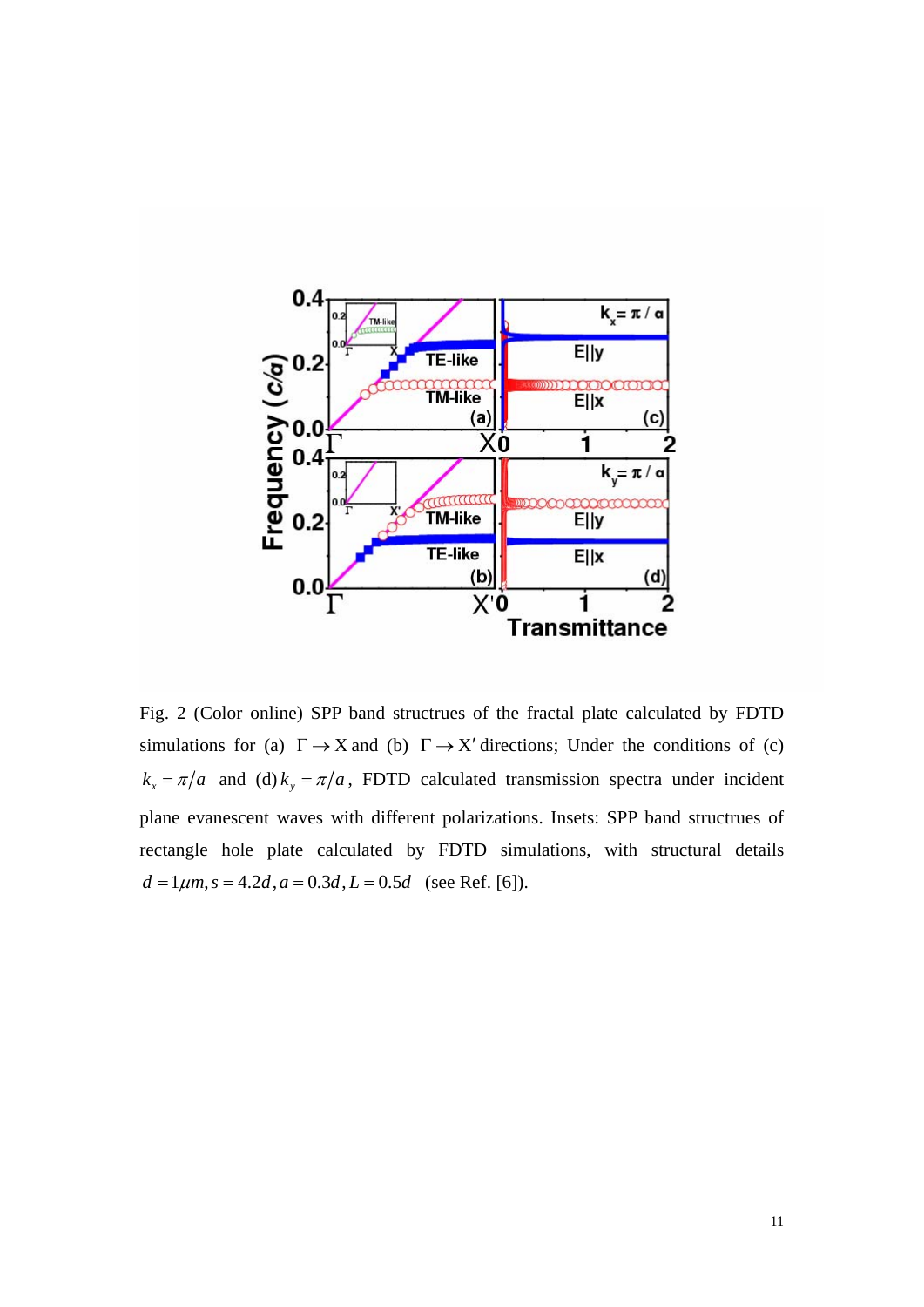

Fig. 3 (Color online) (a) Picture of a 63mm-thick fractal plasmonic metamaterial and its unit cell structure (all lengths are measured in mm). Here the periodicity is 18mm (32mm) in *x* (*y*) direction. (b)-(c) Electric field distributions along the line perpendicular to the antenna on the image plane obtained by experiments (open circles) and FDTD simulations (solid lines) for different lens thickness, referenced by the experimental results measured without any lens (solid squares). Here, the maximum electric field is normalized to 1 in the presence of a lens.